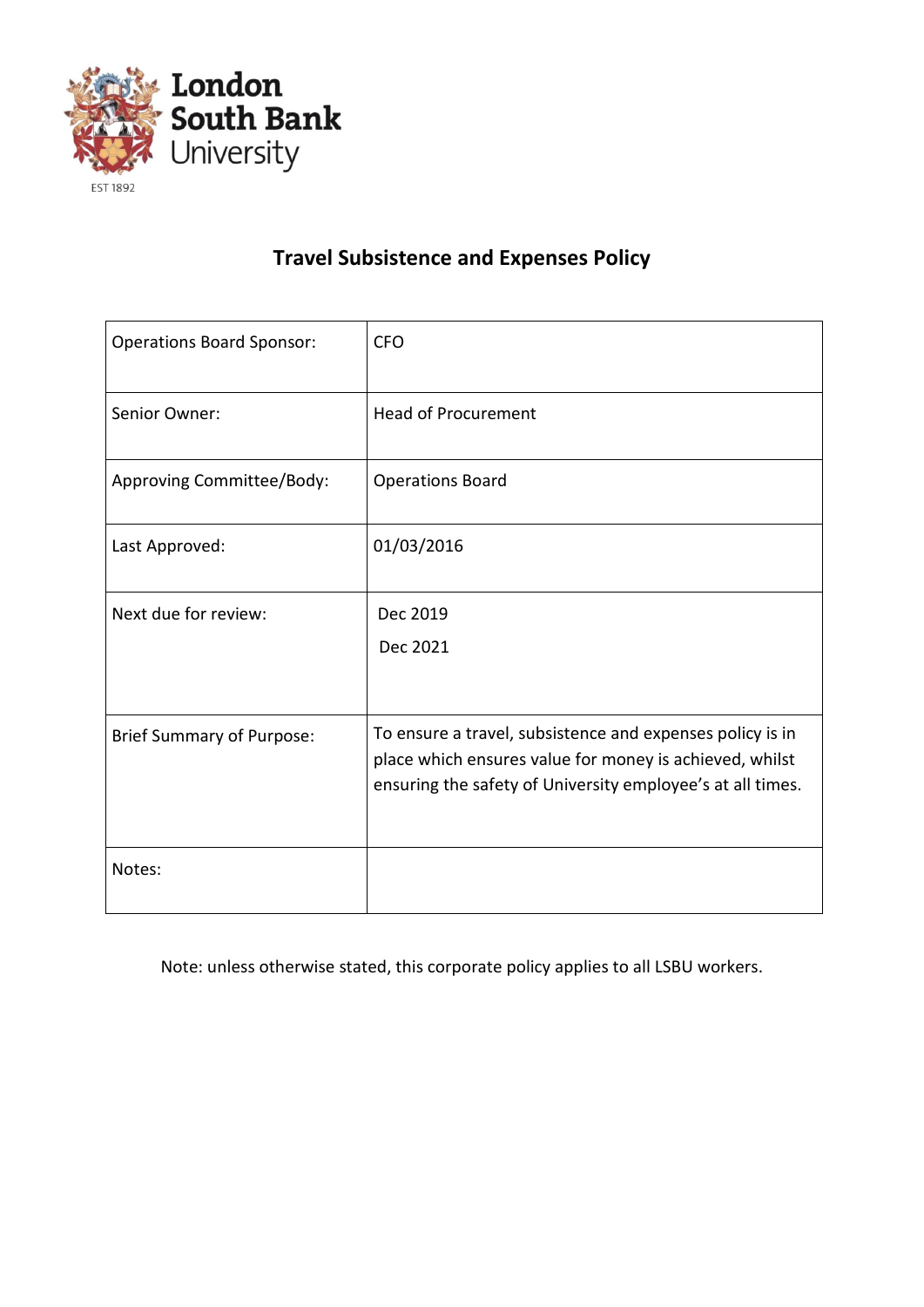## TRAVEL, SUBSISTENCE AND EXPENSES POLICY

## Effective Immediately

| Introduction           | Travel by employees is often an essential element in delivering the<br>University's corporate objectives. It accounts for a significant<br>proportion of the University's running costs, and through this policy,<br>the University aims to achieve value for money through safe,<br>convenient, cost-effective and sustainable travel.<br>Work based activities commonly requiring travel include recruitment<br>visits, attendance at conferences, business meetings, research and<br>teaching overseas.                                                                                                                                                          |
|------------------------|---------------------------------------------------------------------------------------------------------------------------------------------------------------------------------------------------------------------------------------------------------------------------------------------------------------------------------------------------------------------------------------------------------------------------------------------------------------------------------------------------------------------------------------------------------------------------------------------------------------------------------------------------------------------|
| Scope                  | This policy applies to:<br>the University and any subsidiary companies<br>all forms of travel, including flights, rail, vehicle hire, taxis,<br>٠<br>accommodation and travel related services.<br>all employees and visitors to the University incurring travel and<br>٠<br>associated expenditure on behalf of the University.<br>all sources of funding and payment methods, including partly<br>funded projects<br>This policy should be read in conjunction with the University's Travel<br>Procedure and Expense Guidance documents.                                                                                                                          |
| Aims and<br>Objectives | This policy aims to achieve value for money (doing the right thing, at<br>the right price, the right way) through safe, convenient, cost-<br>effective and sustainable travel. The following principles underly the<br>policy approach:<br>all staff conduct themselves in accordance with the University's<br>$\bullet$<br>EPIIC values, working towards the best outcome for the<br>University at all times<br>travel processes aim to create a trouble-free experience,<br>$\bullet$<br>enabling travellers to focus on delivering business priorities<br>staff safety is of paramount importance at all times<br>travel occurs only when necessary<br>$\bullet$ |
| Compliance             | Adherence to this policy is mandatory. Non-compliance constitutes<br>a breach of Financial Regulations and may also result in the<br>employee not being covered by the University's insurance policy.<br>This would render them subject to disciplinary action and ineligible<br>to claim expenses.                                                                                                                                                                                                                                                                                                                                                                 |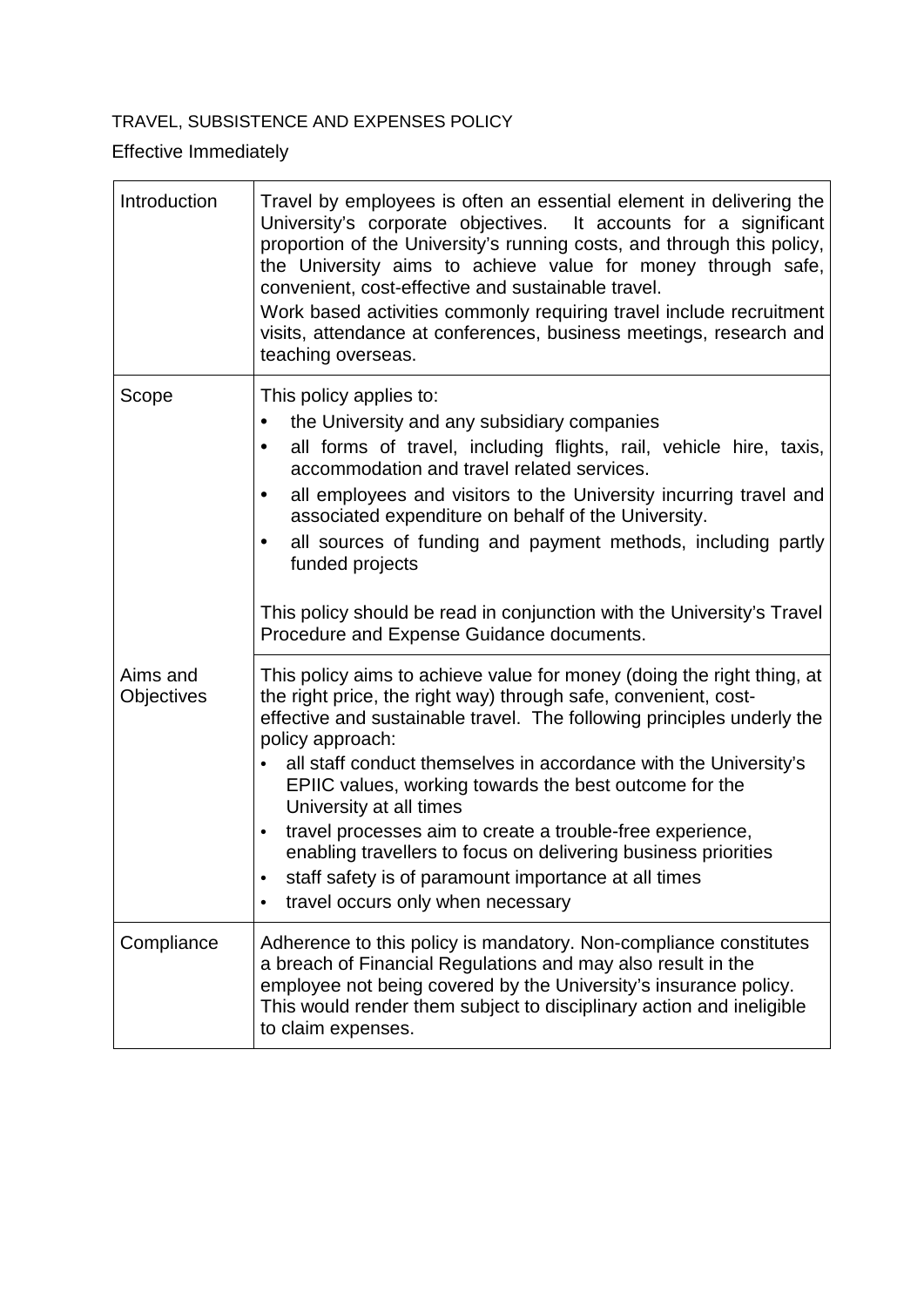## **Process**

| Step 1:<br><b>Needs</b><br>Assessment    | Travel will only be booked when it has been established that:<br>the travel is necessary<br>it supports delivery of the University's corporate objectives<br>it is proportionate<br>٠<br>there are no practical alternatives to achieve the same<br>outcome, such as video confering or reducing the number of<br>travellers                                                                                                                                                                                                                                                                                        |
|------------------------------------------|---------------------------------------------------------------------------------------------------------------------------------------------------------------------------------------------------------------------------------------------------------------------------------------------------------------------------------------------------------------------------------------------------------------------------------------------------------------------------------------------------------------------------------------------------------------------------------------------------------------------|
| Step 2:<br>Safety, Risk<br>and Insurance | High standards of health and safety during foreign travel are<br>paramount. They must override all other considerations, including<br>academic and should be the result of thorough planning, care and<br>common sense. Travel abroad may expose staff to a number of<br>health and safety hazards arising specifically from the travel itself<br>and/or the conditions of the country being visited. These may not<br>be necessarily work related.                                                                                                                                                                 |
|                                          | The University has a statutory duty of care to protect, so far as is<br>reasonably practicable, the health, safety and welfare of its staff<br>and students whilst undertaking foreign travel. Managers, under<br>the requirements of Regulation 3 of The Management of Health &<br>Safety at Work Regulations 1999 must ensure that all trips and<br>associated work activities are covered by a suitable and sufficient<br>risk assessment and that appropriate control measures have been<br>adopted.                                                                                                            |
|                                          | Adequate and effective management arrangements will be put in<br>place by the University to protect the health and safety of its<br>employees. All individual employees embarking on trips should<br>take heed of the advice training, instruction and guidance given to<br>them and act upon it. It remains the responsibility of each<br>individual to give adequate consideration to their own health and<br>safety and the likely conditions and situations they are likely to<br>encounter, and to notify the University if additional arrangements<br>need to be put in place. This includes insurance cover. |
|                                          | Risk Assessments are integrated into the travel authorisation<br>process and must be completed and kept up to date. High risk trips<br>will require additional authorisation. Travellers and Line Managers<br>must act proactively in response to any risk alerts relating to the<br>trip at any stage.                                                                                                                                                                                                                                                                                                             |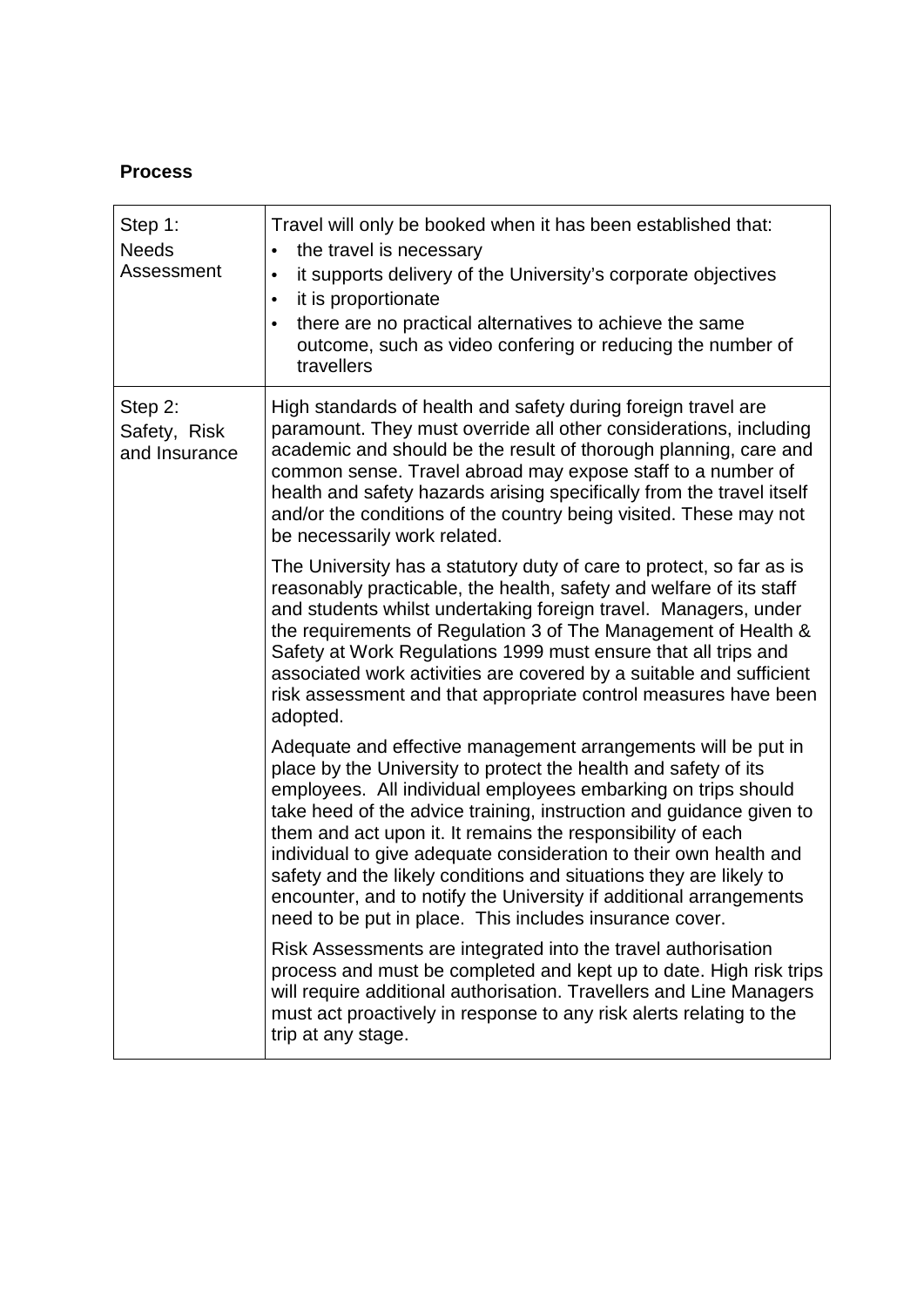| Step 3:<br>Authorisation  | All travel plans outside the UK, or within the UK and involving<br>flights must be approved in advance through the completion of a<br>Travel Authorisation form. A full disclosure of the purpose of travel<br>must be made when the travel is approved. This must include<br>personal travel, recovery time and any non-University business<br>related activity. Additional approvals may be required depending<br>on the trip's level of risk.<br>Only costs necessary to perform University business are to be<br>approved.<br>Non-flight travel in the UK must be approved by the Line Manager<br>and Budget Holder in advance if applicable. Travellers should<br>make full use of available public transport and opportunities for<br>walking or cycling if appropriate.                                                                                                                                                                                                                                                                                                                                                                                                                                                                                                                                                           |
|---------------------------|------------------------------------------------------------------------------------------------------------------------------------------------------------------------------------------------------------------------------------------------------------------------------------------------------------------------------------------------------------------------------------------------------------------------------------------------------------------------------------------------------------------------------------------------------------------------------------------------------------------------------------------------------------------------------------------------------------------------------------------------------------------------------------------------------------------------------------------------------------------------------------------------------------------------------------------------------------------------------------------------------------------------------------------------------------------------------------------------------------------------------------------------------------------------------------------------------------------------------------------------------------------------------------------------------------------------------------------|
| Step 4:<br><b>Booking</b> | The University's Travel Buying team are to be used for all:<br>travel booking relating to flights, rail, accommodation<br>travel-related services (including visas and additional<br>passports)<br>Bookings are to be made in accordance with the following:<br>no personal gain or loss to the individual<br>a total cost approach<br>travel must be in economy class, except for flights exceeding 6<br>hours, where Premium economy class may be booked.<br>Business class may be booked for flights over six hours where<br>Premium Economy is not available or where no rest period is<br>possible and critical client facing work needs to be undertaken<br>on arrival (advance approval is required through the Travel<br>Authorisation Form.) First class travel is not permitted. Free<br>upgrades may be taken if offered at checkin.<br>Employees must ensure that they meet all passport, visa and<br>vaccination requirements for the areas they will be travelling to,<br>and allow sufficient time for any additional services to be<br>obtained if using the Travel Buying team services.<br>Travellers may make bookings direct with the agreed providers for<br>the following forms of travel:<br>vehicle hire<br>$\bullet$<br>taxis<br>٠<br>• travel within London on Transport for London (TFL)<br>operated services |
|                           | Guidance on how and where to make these bookings are detailed<br>in the University's Travel and Expense Procedure and Guidance<br>documents.                                                                                                                                                                                                                                                                                                                                                                                                                                                                                                                                                                                                                                                                                                                                                                                                                                                                                                                                                                                                                                                                                                                                                                                             |